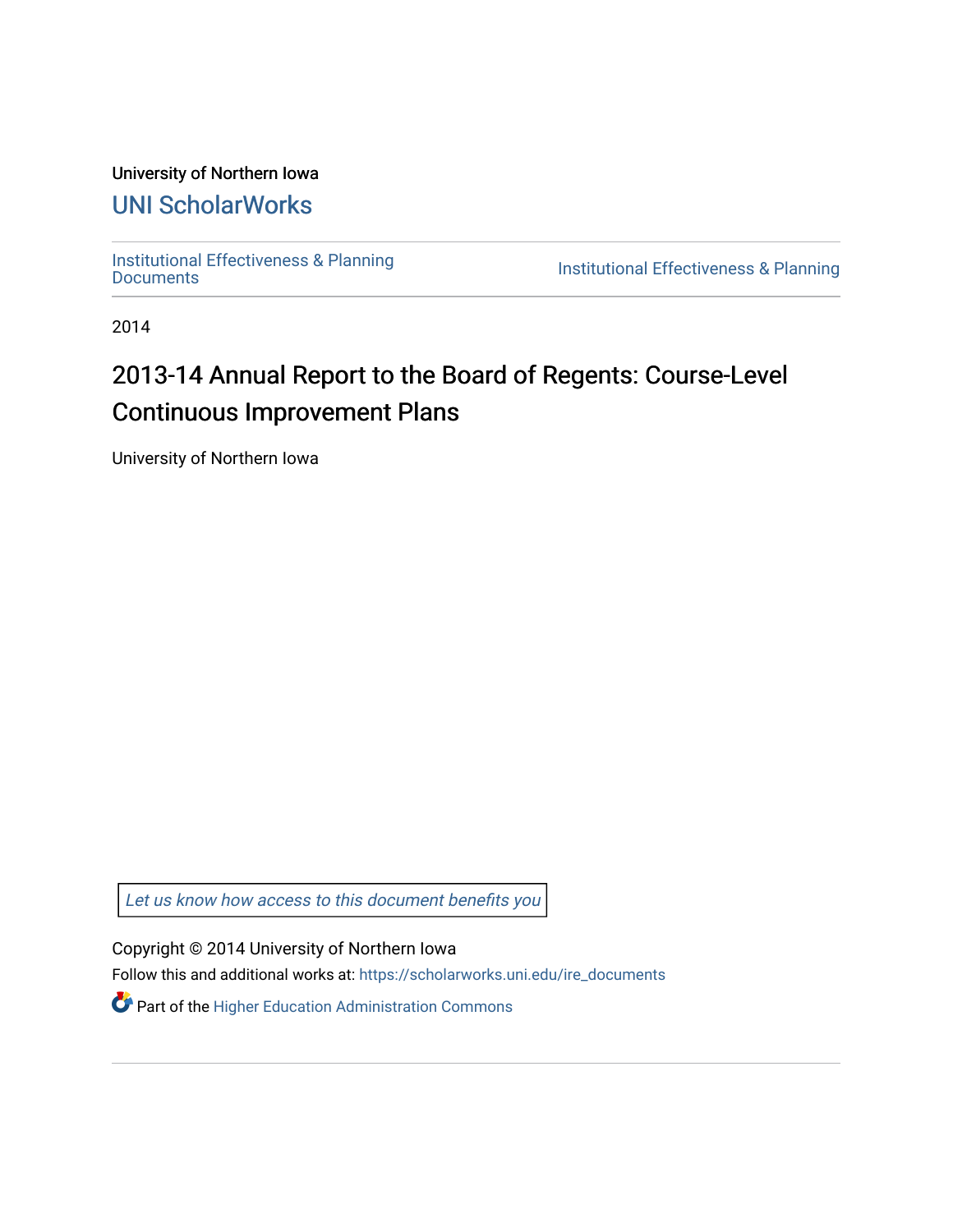#### **UNIVERSITY OF NORTHERN IOWA 2013-14 Annual Report to the Board of Regents Course-Level Continuous Improvement Plans**

#### **Executive Summary**

In compliance with Iowa Code, in Fall 2013 and Spring 2014, the Office of the Executive Vice-President and Provost at the University of Northern Iowa requested faculty who teach courses with annual enrollments of 300 or more to report on their processes of continuous improvement for their courses.

The analysis revealed ongoing assessment being done by instructors at the University of Northern Iowa across all academic colleges. Faculty and administrators reported a variety of types of assessment methods used to improve courses with annual enrollments of 300 or more. The most common assessment methods faculty reported using were locally developed tests, comparison of course syllabi, regular faculty discussion of student performance, and end-of-course surveys.

In all of these courses, faculty were already collecting and analyzing student learning data to make improvements in their courses. The most common strategies faculty reported using to improve courses were employing clearer explanations of problematic topics, providing more guided hands-on practice for learning, incorporating formative assessments before the end of the semester to identify where students are struggling, choosing different materials to teach or assess the course, and building in more peer review and individual meetings with students.

We will continue to encourage faculty to use the data collected through assessment processes to improve their teaching and courses. We will coordinate with the Center for Excellence in Teaching and Learning, as well as the Office of Academic Assessment, to help faculty in bettering their courses.

#### **Methods**

There were a total of 64 distinct courses offered at the University of Northern Iowa in both Fall 2013 and Spring 2014 with enrollment greater than 300. There were 39,565 students enrolled in various sections of these courses.

Instructors of course sections, working in individuals or groups, provided a report for their department or program head that included the following information in both Fall 2013 and Spring 2014: (a) strategy/strategies employed to collect information on student learning (from a list of possible strategies provided to them), (b) what was learned about student performance from the strategies that are used, and (c) action steps taken to enhance student performance in future offerings of the course. Department and program heads then summarized the information from the instructor reports to provide a report for their College Dean. College Deans then summarized the information across their departments and programs for the University Provost, who is providing the summary from the university.

Descriptive statistics were computed for strategies, and themes identified from open-ended questions.

#### **Results**

The summary table below provides information on the results of the survey across the university. Many courses used multiple strategies. All of the courses surveyed used at least one of the strategies below.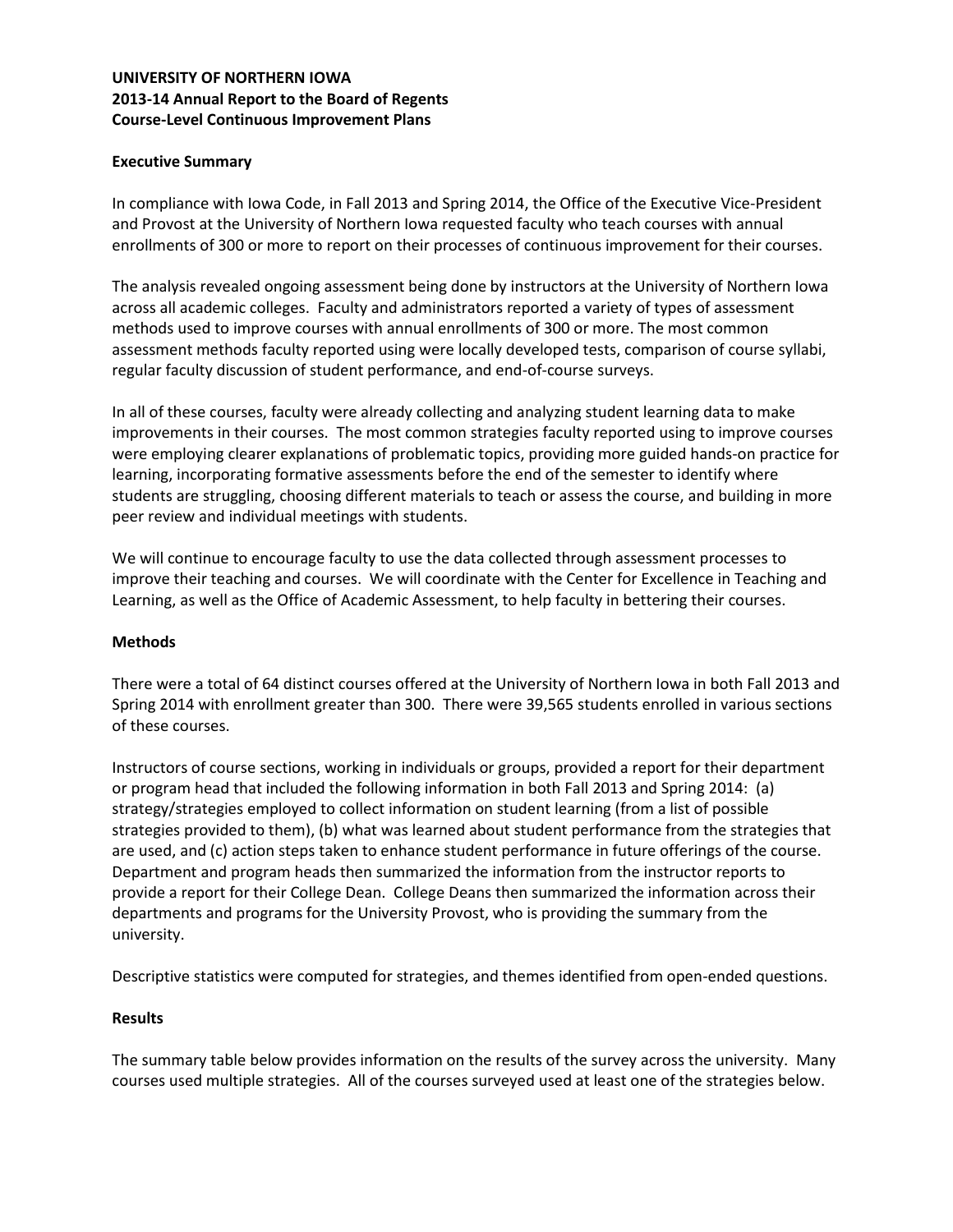#### **Table 1: Department/College/University Summary Form**

| <b>Continuous Improvement in University of Northern Iowa Courses</b>       |                                                                                                                                                                                                                                                                                                                                                                                |
|----------------------------------------------------------------------------|--------------------------------------------------------------------------------------------------------------------------------------------------------------------------------------------------------------------------------------------------------------------------------------------------------------------------------------------------------------------------------|
| August 2014                                                                | <b>Report Date</b>                                                                                                                                                                                                                                                                                                                                                             |
| Fall 2013 &<br>Spring 2014                                                 | <b>Report Period</b>                                                                                                                                                                                                                                                                                                                                                           |
| <b>Number of Courses, Students Enrolled</b>                                |                                                                                                                                                                                                                                                                                                                                                                                |
| 64                                                                         | Total Number of Courses Offered in both Fall & Spring with enrollment greater than 300                                                                                                                                                                                                                                                                                         |
| 39,565                                                                     | <b>Total Student Enrollment in Courses</b>                                                                                                                                                                                                                                                                                                                                     |
| Number of Courses <sup>1</sup> Utilizing Continuous Improvement Strategies |                                                                                                                                                                                                                                                                                                                                                                                |
| 55                                                                         | Locally-developed tests                                                                                                                                                                                                                                                                                                                                                        |
| 44                                                                         | Faculty comparison of course syllabi across sections and student performance related to course<br>outcomes                                                                                                                                                                                                                                                                     |
| 42                                                                         | Regular faculty/instructor discussion of student performance                                                                                                                                                                                                                                                                                                                   |
| 41                                                                         | Use of an end-of-course survey on student perceptions of their learning and course factors<br>affecting their learning                                                                                                                                                                                                                                                         |
| 31                                                                         | Faculty/instructors meet at the end of each semester and/or periodically during the semester<br>to discuss strengths and weaknesses in students' performance related to course outcomes,<br>identify key factors related to student performance, and develop action plans for maintaining<br>and improving the level of student performance in future offerings of the course. |
| 22                                                                         | Standardized tests                                                                                                                                                                                                                                                                                                                                                             |
| 17                                                                         | Regular faculty/instructor discussion of student performance related to national and/or state<br>standards for professional competency                                                                                                                                                                                                                                         |
| 15                                                                         | Analysis of data on student performance gained through the use of selected questions from<br>course unit tests                                                                                                                                                                                                                                                                 |
| 13                                                                         | Analysis of results from the use of agreed-upon rubrics for evaluating student performance on a<br>major or culminating assignment across sections of a course                                                                                                                                                                                                                 |
| 12                                                                         | Other - examples included:<br>Pre- and post-tests<br>Faculty surveys<br>Field experience evaluation forms<br>Clicker questions/polling                                                                                                                                                                                                                                         |

Over Fall 2013 and Spring 2014, faculty from across the colleges identified over 100 ways that information collected through already existing assessment of courses is being used to improve teaching and learning in their classes. A theme analysis revealed five common strategies faculty use to improve their classes, through the use of assessment data: (a) clearer explanations of problematic topics; (b)

 $\overline{a}$ 

 $1$  Total number of strategies in use is greater than the total number of courses because many courses employ more than one continuous improvement strategy.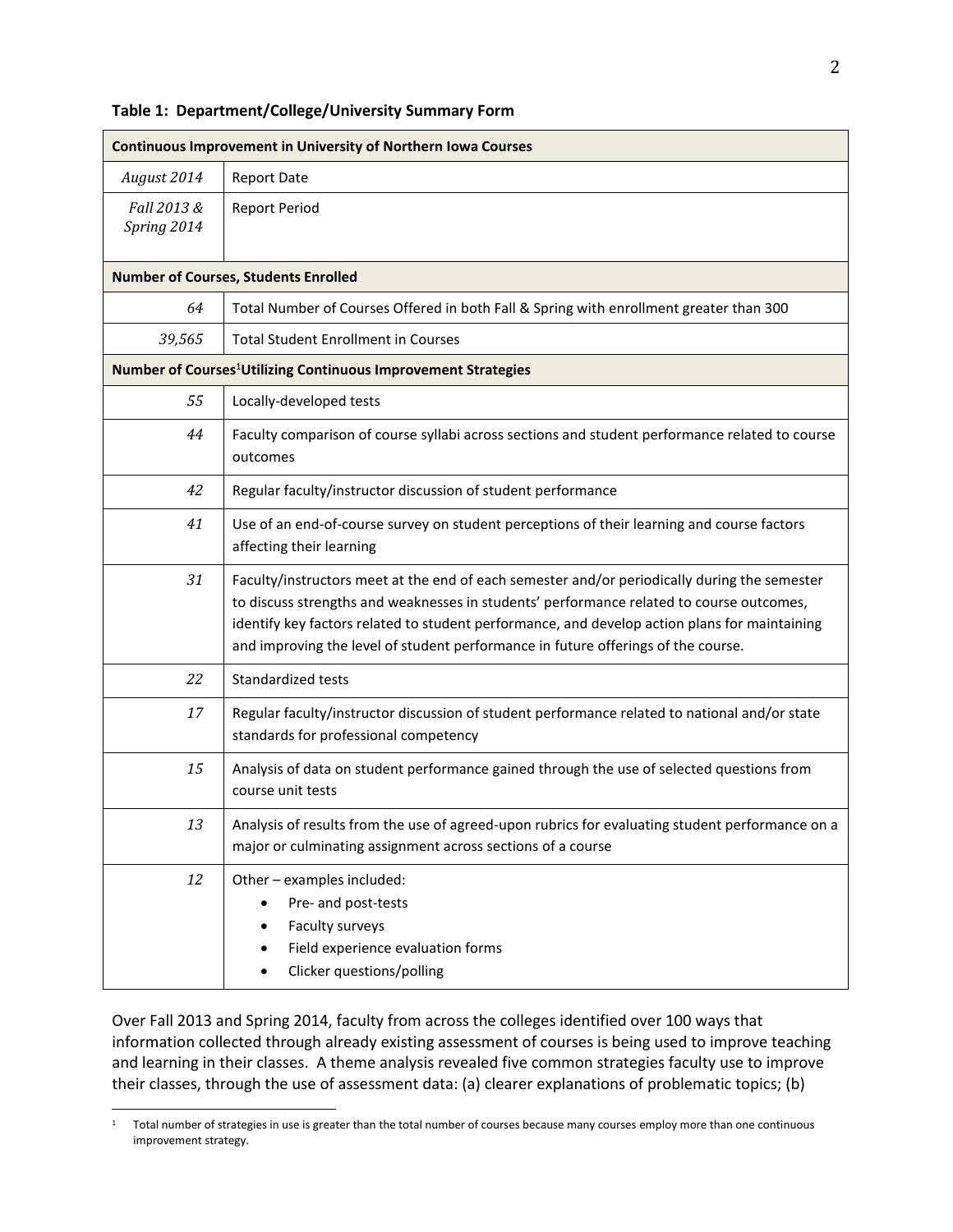more guided hands-on practice for learning; (c) formative assessments before the end of the semester to identify where students are struggling, in order to help them sooner; (d) choosing different materials to teach or assess the course (e.g., assignments, readings, supplementary materials, etc.); and (e) building in more peer review and individual meetings with students.

Sample responses from faculty illustrating these themes include the following.

- Increase the time given to topics that presented the most difficulty.
- Reorder topics in the sequence of classes to allow more time to be spent on particular topics.
- Assign additional problems to improve problem-solving skills.
- Provide more performance experiences.
- Implement a formative mid-course survey to better assess the first half of the semester.
- Develop a progressive kind of learning instrument to make sure students know the basics and then move on to perceiving the same principles in more complex contexts.
- Provide practice tests and individualized help sessions.
- As a group, review the textbook selections based on pedagogic needs and student feedback to better meet the needs of the students.
- Use feedback from monthly meetings to modify course content in order to stay current and be authentic.
- Schedule individual appointments with peer mentors or instructors to review drafts of assignments.
- Incorporate peer review.

Specific examples of courses are provided below to illustrate how data is being used to improve our courses at the University of Northern Iowa.

- *Children's Literature:* The five instructors involved in this course in Fall 2013 met with the coordinator of the Literacy Education program in September of 2013, followed by regular meetings of the faculty to discuss the content of the course, the purpose of the course, and the intent of assignments. In this process, the five instructors agreed to use the culminating assignment of a collection of 40 book reviews for assessment purposes using an agreed-upon rubric, as well as an end-of-course student survey. By combining the rubric results with the survey data, the instructors developed a focus on three core required assignments that will be the cornerstone of the course and will enable them as instructors to spend more time addressing literary aspects of literature and making connections between literature and curriculum.
- *First-Year Cornerstone*: Over the past three years, the First-Year Cornerstone course faculty have assessed the writing and speaking goals of the course, through the use of pre- and postcourse surveys, as well as a random sample of portfolio artifacts (i.e., papers and video-recorded speeches) from multiple sections of the course. Faculty use AAC&U VALUE rubrics to assess students' writing and speaking, and have found that students believe they are improving in both their writing and speaking competencies over time. One of the ways in which this data has been used to improve the course came when faculty realized that students' comfort levels in giving speeches could be benefitted from providing more low-stakes speaking assignments throughout the semester, which they were able to incorporate during the last academic year. Another place faculty discovered could use more work was in the area of organization and having a specific thesis. As a result, assignments this year were tailored to work more specifically on these things.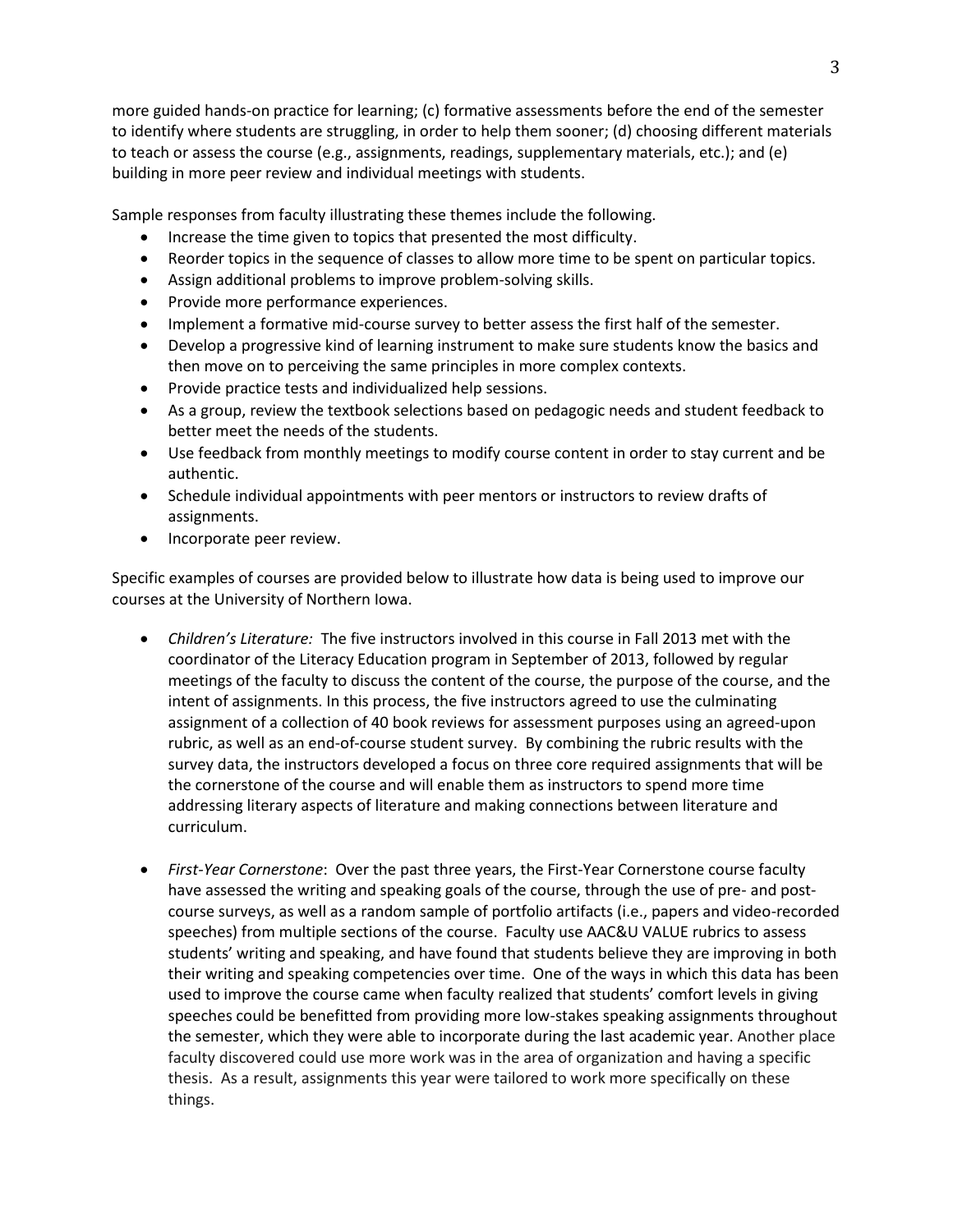- *Human Relations:* The Human Relations: Application and Awareness class is required for all teacher education candidates, with 8-9 sections offered each semester. During the 2013-2014 school year, different pilot instruments were tested to gather student input on their current awareness of and interaction with diverse populations. From the pre- and post-surveys, students were able to assess their awareness of, attitude toward, and engagement with diverse populations. The survey was designed using the six state-mandated objectives for the human relations course. As a result of the surveys, faculty members engaged in ongoing improvements to the course based on reviews of the data. These changes included survey statement clarification and identification of areas that the students identified as strengths and needing most improvement.
- *Introduction to Psychology*: Over 1000 students take Introduction to Psychology each year, with most sections being relatively large (an average of approximately 125 students per section). Instructors of this course use several assessment approaches to identify problems in the course and evaluate solutions to those problems. For example, in multiple sections of Introduction to Psychology, an Item level analysis of exam questions is used to identify poor questions (an assessment problem) or indications of poor learning/teaching. Recent results suggested that students were having difficulty describing classical conditioning in writing. To address this, the course was changed to dedicate extra class time to working with classical conditioning, including breaking down the components of classical conditioning in an in-class lab activity. Analysis of exams indicated that students were better able to describe classical conditioning and its components as a result of these changes.
- *Introduction to Statistical Methods:* As part of the ongoing assessment activities of the Liberal Arts Core (LAC) Category 1C courses by the faculty, the Department of Mathematics has in the last few years been undertaking a complete review of the Introduction to Statistical Methods course. The department typically offers seven to nine sections of the course each semester.

The first phase of the review resulted in the development of a topical outline for the course, which is based on the recommendations of mathematics professional organizations and amounts to a common syllabus to be used across all sections of the course. The outline lists topics which must be covered in the course and topics which are optional.

The second phase of the review took place over the last two years and focused on developing assessment tools for the course. This past spring the department's LAC Category 1C Committee, in collaboration with the LAC Director, presented to the department faculty a draft of the LAC Category IC Goals and Outcomes as well as a draft of an accompanying common rubric for the course. The rubric was modeled on the American Association of Colleges and Universities (AAC&U) Value Rubrics. It will be used to measure whether the course is meeting the intended learning outcomes.

The last phase of the review, which begins in AY 2014-15, will include the creation of common test items for the course, testing, implementation of the rubric, and analysis of the results. Once a workable cycle is determined, the LAC Category 1C Committee will lead the department in discussions over assessment results and will recommend possible improvements/changes to the course and thereby close the loop on assessment.

 *Life: The Natural World:* Natural World Lab (BIOL 1013) is a non-Biology major course that fulfills a Liberal Arts Core requirement in the Sciences. The lecture portion of Life: Natural World (BIOL 1012) involves interactive lectures where students are frequently queried for their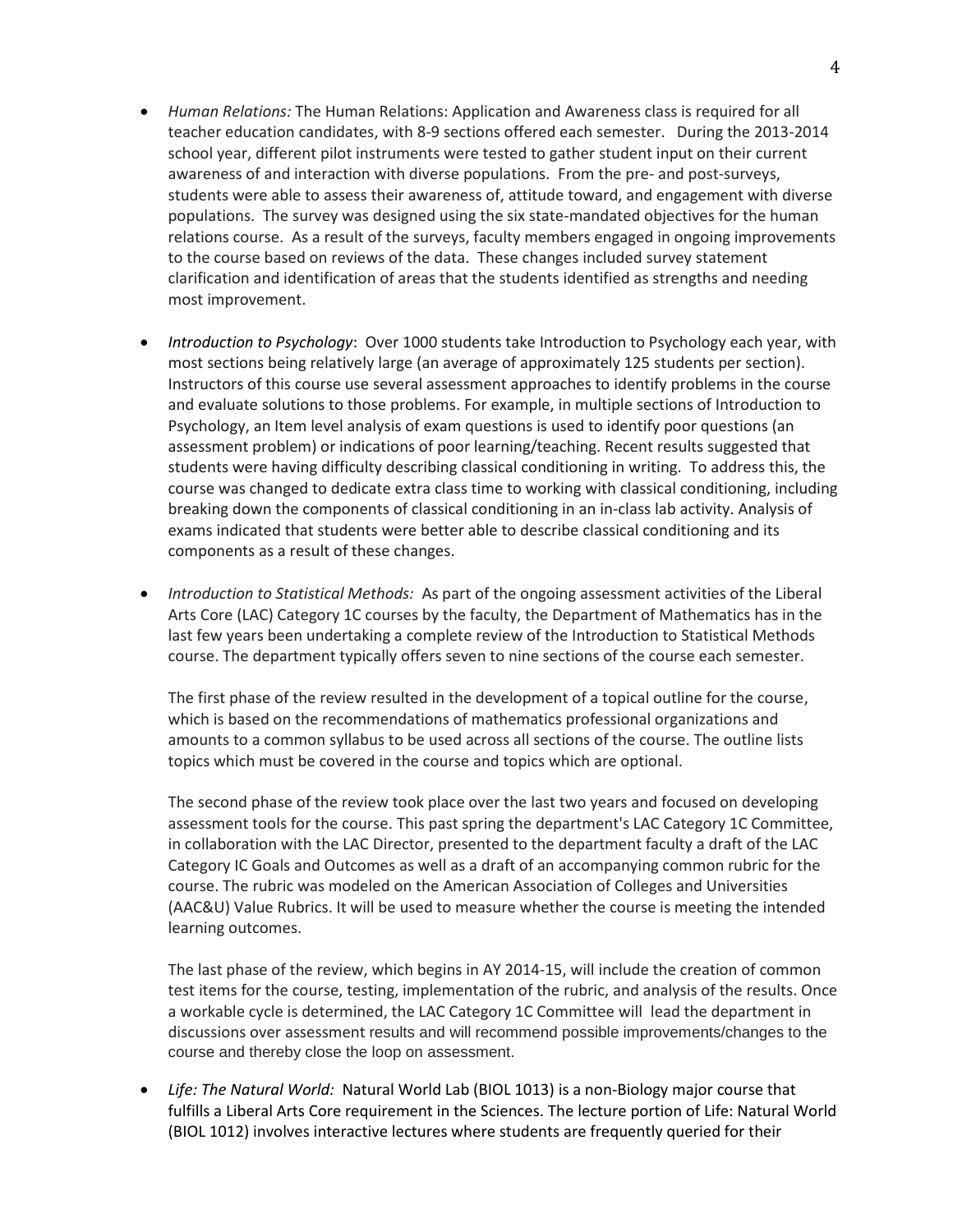answers relevant to lecture topics. This allows for feedback on student understanding of the topic, and if appropriate, results in changes in how the material is presented in the future. Along the same lines, clickers are used to keep students focused during lecture and when a significant percentage of students are not understanding correctly, the instructors go back to clarify ideas, resulting in changes in how the material is presented in the future.

Feedback for this course is gleaned from students weekly and at the end of the semester, as well as via weekly laboratory instructor meetings, and by occasional lecture/laboratory instructor group think tanks. The current feedback mechanism for the course enables instructors to modify the course as necessary. Examples of such modifications include changes to their customized lab manual, to increase clarity, visualization, and connecting principles in biology to aspects of the real world. Furthermore, pre-laboratory demonstrations and group problem solving activities have been added to help facilitate critical thinking and public speaking skills. Finally, they have increased supplemental web-based study aid materials to their eLearning course site.

- *Macroeconomics*: Wherever possible, the Economics faculty try to integrate their Outcomes Assessment program with their AACSB Assurance of Learning accreditation requirements. While they do have, maintain, and use their outcomes assessment program through their departmental Directed Research in Economics class, they also rely on the AACSB End-of-Program (EOP) exam. This is a comprehensive exam given to almost all business majors in the senior level course, Business Policy and Strategy. Over several iterations of the EOP exam, it became apparent many graduating seniors were not clearly remembering a fundamental economic distinction they were learning as freshman in the Principles of Macroeconomics classes - the difference between monetary and fiscal policy. Few things in macroeconomics are as basic as that, and they were startled to see this. While they have multiple sections of the course and teach between 700 and 800 students per year, the three primary faculty members got together and examined how they were teaching macro policy and discovered they were not appropriately emphasizing the difference. As a result, they agreed to alter their presentations, create handouts, and more carefully focus on the student understanding of how both policies are used and the entities responsible for implementation. They have now done this in all sections of Principles of Macroeconomics. As a result, scores on these questions on their EOP exam have improved. Success!
- *Organizational Management*: Organizational Management is in the business core, which means that it is required of all business majors. Additionally, this course, which provides an introduction to management and is seen as the foundation course within management, is required for several other programs across campus. Typically, around 18-20 sections of this course are offered each year with an average enrollment of 35 to 40 students per section. Faculty teaching Organizational Management meet each semester to discuss the learning objectives of the course and to review syllabi to identify the link between course outcomes and course assignments. Based on prior discussions, a standard list of course topics was developed, and faculty developed course materials based on these agreed upon topics. Course exams cover the topic areas, and faculty discuss student learning related to the common objectives. Additionally, all graduating students from the College of Business are given an end-of-program exam, which includes questions from a broad range of business classes, including Organizational Management. Every year, the entire management faculty review the questions related to all topic areas covered in management classes, including Organizational Management. Student responses on these items are evaluated, and changes to course material are made when warranted.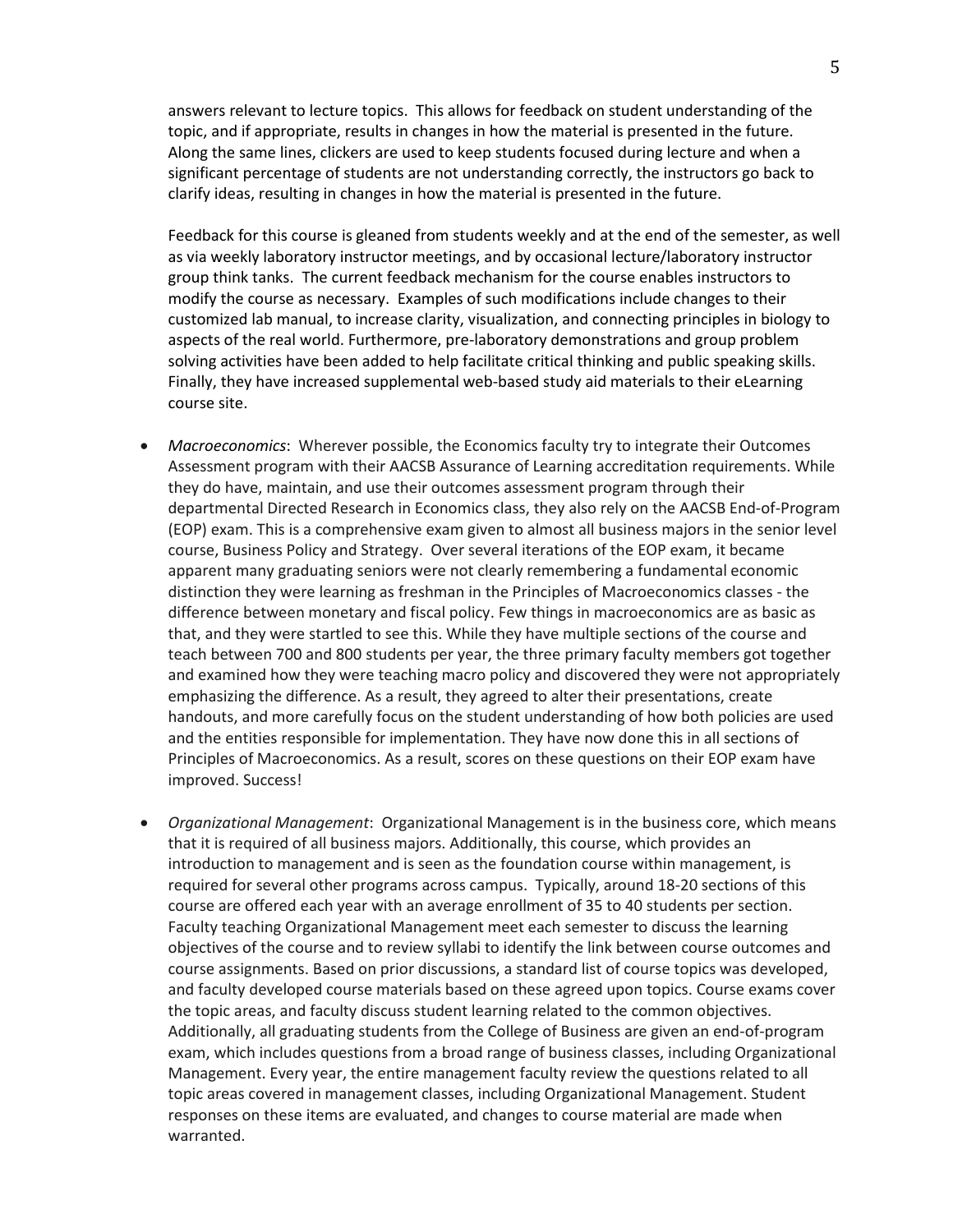*Soundscapes*: A December 2012 report outlined a number of initiatives that faculty identified as beneficial to the goal of improving student performance in the course. The faculty have taken specific actions on some of those initiatives, and have a plan in place to continue the conversations and to encourage the free exchange of ideas and materials.

During the 2013—2014 academic year, UNI School of Music faculty members used discussion, correspondence, and document sharing to gain a better sense of their common purpose and challenges for the course. Syllabi for Soundscapes classes were collected from faculty who offered the course during the Fall 2013 semester, and new contributions to this syllabus bank were made at the end of the Spring 2014 semester. In November 2013, the LAC music faculty identified four shared course goals, derived from the course description and other catalog passages. These goals appeared in some form in the majority of syllabi for Spring 2014 sections of Soundscapes. Additionally, the archive of shared materials has been expanded to include documents pertinent to writing assignments and rubrics. This repository of documents has been posted to Google Drive where it constitutes a resource for participating faculty.

Music faculty have designed and re-designed a wide variety of assignments and assessments that engage students in written work. They also have identified a variety of concerns and frustrations regarding the deficiencies of student writing skills and experiences. Through conversations and shared course materials, the faculty have become more aware of the diversity of approaches they employ to engage those challenges and achieve those goals. The music faculty are now positioned to take a closer look at specific elements of their curricula and assessment practices, and the first such element to be taken up will be student writing. Faculty members are also ready to begin working on the development of diagnostic instruments that permit some meaningful and confidential analysis of our efficacy.

 *Visual Perceptions*: As part of an ongoing review of the Visual Perceptions course, the Department of Art experimented with alternate assignments over the past three years. These assignments explored the possibility of including hands-on projects within a traditional lecture format. While the size of each class section (90 students) made this challenging, the use of online resources (Facebook, YouTube) yielded success. Based on feedback gathered from student surveys, the course has been furthered altered to include a collaborative group presentation.

#### **Discussion**

The processes provided by the Iowa Code required continuous improvement initiative revealed faculty at the University of Northern Iowa who are engaged in assessing learning in their classes and actively interested in improving teaching and learning.

We are exploring ways to enhance the process of collecting and analyzing data for this initiative in future years, in order to make this data gathering process as useful as possible for our faculty and students. Some of the enhancements being considered include the following:

- Using an online survey of faculty (such as Qualtrics) to make it easier for faculty to report on their work on assessment;
- Providing more specific response options on the survey for how faculty improve their courses, using this year's data themes;
- Determining ways to collect more success stories;